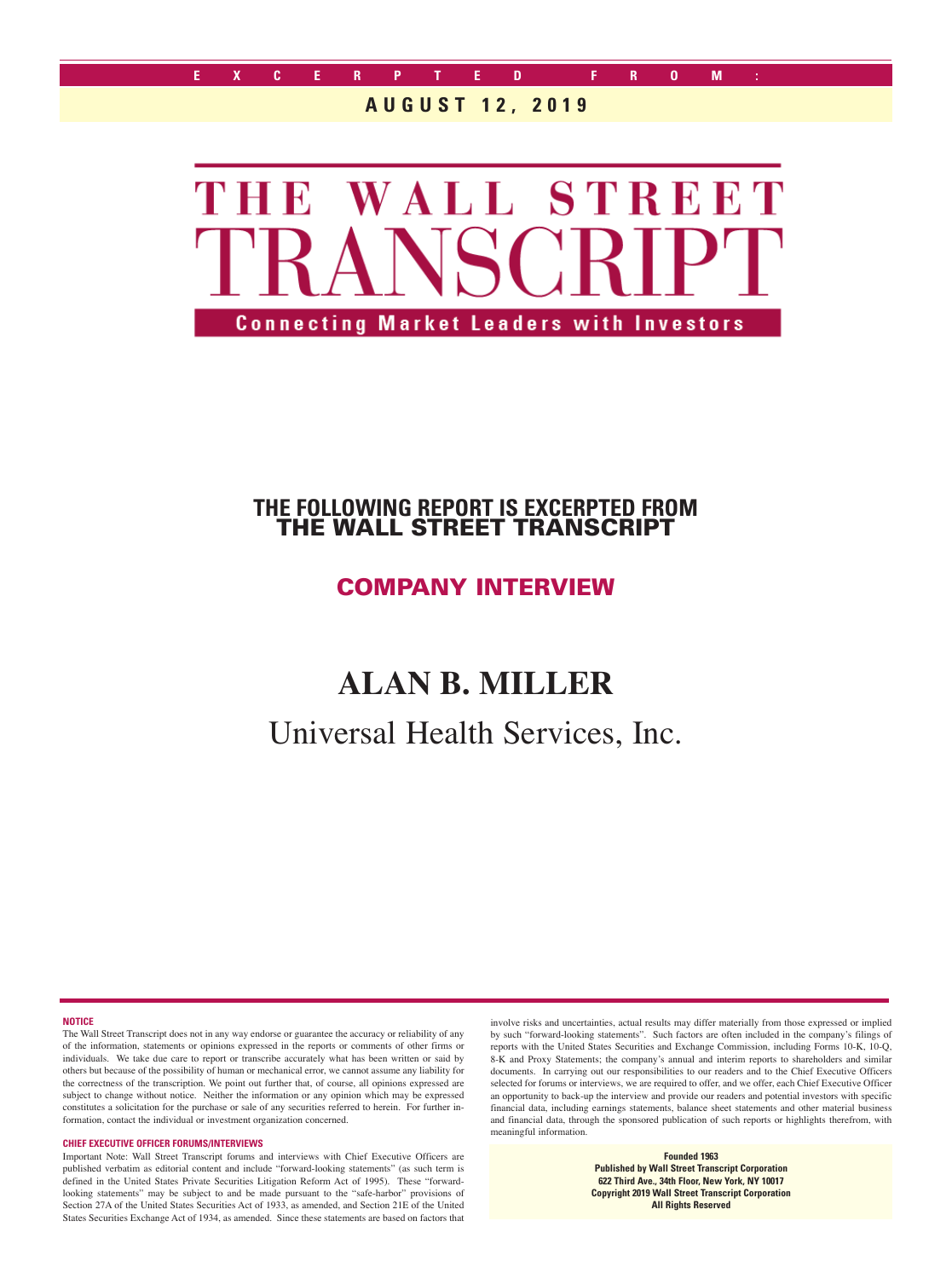# Universal Health Services, Inc. (NYSE:UHS)



ALAN B. MILLER is Chairman and CEO of Universal Health Services, Inc., which he founded in 1979. UHS, a Fortune 500 company and one of the largest hospital management companies in the nation, owns and operates more than 350 facilities in 37 states, Washington, D.C., Puerto Rico and the United Kingdom. Mr. Miller also serves as Chairman and CEO of Universal Health Realty Income Trust (NYSE:UHT), a REIT that he founded that currently has investments in 65 properties located in 20 states. Prior to founding UHS, Mr. Miller was Chairman and CEO of American Medicorp Inc. Mr. Miller has received numerous awards for his business and charitable activities. He was named Entrepreneur of the Year in 1991 and Financial World named him CEO of the Year in hospital management. He has been named by Modern Healthcare as one of the "100

Most Influential People in Healthcare" for 16 years, 2003 to 2018. In 1992, he was awarded an honorary doctorate from the University of South Carolina and received the George Washington University President's Medal in 2002. He received the Chairman's Award from the United Negro College Fund, the Americanism Award of ADL and the Ellis Island Medal of Honor. In 1999, he was presented with the first Lifetime Achievement award of the Federation of American Hospitals, who honored him for his many years of industry leadership. In 2019, he received the Distinguished Citizen Award from the Freedoms Foundation of Valley Forge. At graduation from the College of William and Mary, Mr. Miller was commissioned in the U.S. Army and served in the 77th Infantry Division. He served as a trustee of the William and Mary Endowment Fund and is a life member of the school's President's Council. He has received high honors from the college, including the William and Mary Alumni Medallion, the college's highest alumni award, in 1999; the Clarke Medallion, the highest honor presented by the business school, in 2007; and was awarded an honorary degree of Doctor of Public Service from the college in 2014. Mr. Miller earned his MBA degree from the Wharton School of the University of Pennsylvania. He served on the board of overseers and on the school's executive board. Mr. Miller is a past trustee of the Penn Mutual Life Insurance Company, a director of the Philadelphia Regional Performing Arts Center — Kimmel — and Chairman Emeritus of the Opera Company of Philadelphia. He is also a Horatio Alger award recipient and a member of the Business Roundtable. Mr. Miller currently serves on the board of the Museum of the American Revolution.

#### **SECTOR — HEALTH SERVICES**

#### **(BCA602) TWST: Let's start, if you would, by introducing our readers to Universal Health Services with some key points along the 40-year history of the company you founded.**

**Mr. Miller:** The company was founded in 1979. This is our 40th year. The purpose, the mission of the company, was to take care of patients in an exceptionally excellent manner, and when we wrote out our mission, we talked about taking care of patients as if they were members of our family. So we view them that way, and we have dedicated the company to that proposition.

And that's the reason, I think, that we've been successful. People understand that they will get the best treatment available in our facilities. We have excellent facilities, and if in any way they are older or deficient, we renovate or we build new facilities. All of our equipment is the latest equipment possible, and all of our staff is excellent. And if people in any way disappoint us or disappoint others, they won't be with the organization in the future. We started with six people, and today we have over 87,000.

**TWST: Tell us a bit more about what the business looks like today in terms of number and location of hospitals,** 

#### **other types of facilities, etc.?**

**Mr. Miller:** We have built an excellent reputation, and therefore, our shareholders have done extraordinarily well. We also have a real estate trust that we founded. They are at all-time highs, the reason being that people trust us, and we have a number of opportunities to grow. We have 27 acute care hospitals. That includes George Washington University Hospital, our only university hospital that we own and manage.

And in fact, we just got an extraordinary exceptional quality award. The George Washington University Hospital was recognized as a High Performing Hospital in the *U.S. News & World Report* 2019 for the following categories: Nephrology, CHF, COPD and Lung Cancer; and also named Best Regional Hospital. So we're very proud of that. We get awards all the time, the facilities do, for what they do for patients.

In total, we have 300 behavioral health facilities, in addition to the 27 acute care. We have over 200 in the U.S. and 100 in the U.K. Our reputation in the U.K. is also excellent, and the business is growing. We are particularly interested in the armed services, serving veterans and their families should they need mental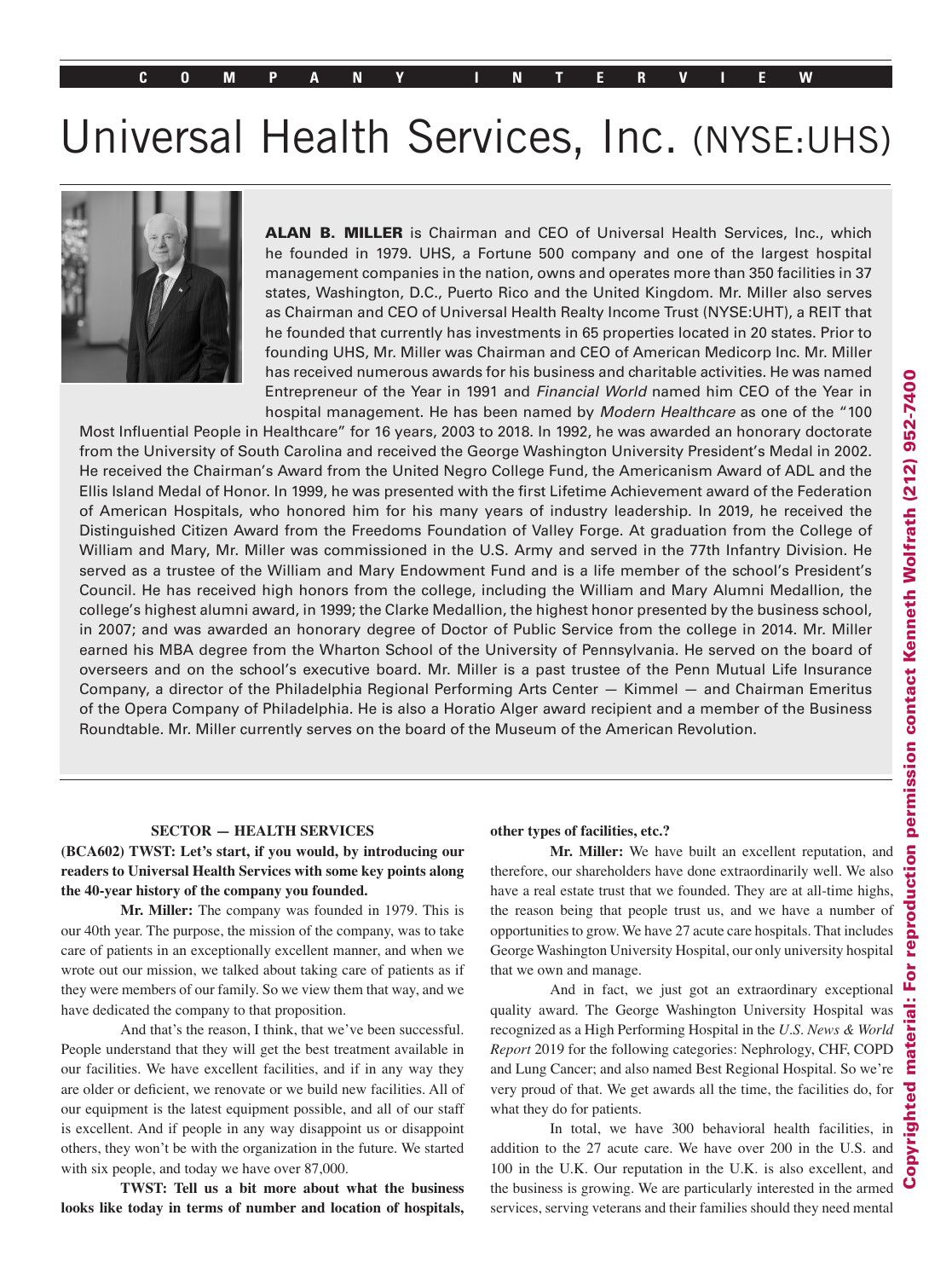health support. They're in a very stressful situation, and we support them as well with a particular program designed for them.

"Fortunately, over years, if you've done what we've done, the banks are very happy to lend us more than we want. But we focus on the patients; we always have, and from that, we have generated a company that is good for employees, good for investors. And that's been the same strategy we've had for 40 years: We take care of patients."

Our revenues this year will be well over \$11 billion. As I said, we have over 87,000 employees, the number of which is growing, and we provide care to 2.6 million patients every year.

**TWST: The majority of your facilities are behavioral health facilities. Do you anticipate maintaining the current mix of facility types that you operate, or are you looking to grow any particular areas?**

**Mr. Miller:** We are, I'd say for lack of a better word, opportunistic. If we have an area that people tell us needs a hospital or one that is not doing that well and they'd like us to come in, we do that. We did not lay out a number of facilities that we wanted to have in either acute or behavioral. This year, it just so happens on a revenue basis we're approaching \$6 billion in each. As you can see, 27 acute hospitals generate over \$5 billion in revenue, as do 200 in behavioral.

But we don't have any number. We just want to serve patients in areas where they have need, and that's how we go about building the company. We did want to have differing areas of revenue, just for safety's sake. Going forward, that's still our strategy, and now we have developed a third leg, or call it whatever you'd like to, so we have behavioral, acute and the U.K./international.

**TWST: You mentioned earlier the real estate investment trust. For our readers, could you add a little info about that? Universal Health Realty Income Trust is a separate publicly traded company?**

**Mr. Miller:** Yes. That was founded almost the same time or a little after UHS. The problem I had in those days, which is now 40 years ago, was for-profit hospitals were not understood and were not appreciated as they are today, and so we had difficulty in gaining financial support to grow. So what we did was we sold 10 of our hospitals to the real estate trust, and then we in essence leased them back. Over the years, we have bought them back, and the real estate trust today has a few hospitals  $-$  a few meaning two  $-$  and primarily is made up of medical office buildings.

It's extremely successful. We're hitting all-time highs in the stock market, reason being that we have increased our dividend every year for almost 40 years. Every year we've been in business we have never defaulted, we have never missed a payment, and people trust us, and they're very comfortable with us. I'm very pleased to see we're up to \$90.

Really, when we started the trust it was for people who were looking for income, and we split them out from UHS. The idea was if people wanted to have an equity stake in a company that would grow, that would be UHS. We didn't pay a dividend then, and we don't pay much of a dividend anyway now. So we decided to do what investors would want: People who want an income could go into UHT, and others who were looking at equity growth, UHS. It has worked out extremely well, as you can see.

**TWST: For UHS, how would you describe your overall growth strategy and any particular goals you may have? And would you talk a bit about how you balance the primary mission you talked about — exceptional care for patients with growing a publicly traded business?**

**Mr. Miller:** We don't balance it. I mean, our top priority is the patients. We take care of the patients, we focus on the patients, as I said at the outset. And everything else follows from that. If the shareholders want to invest, that's fine. We have plenty of investors and people who want to invest. If the banks want to lend us money, that's fine. Fortunately, over years, if you've done what we've done, the banks are very happy to lend us more than we want. But we focus on the patients; we always have, and from that, we have generated a company that is good for employees, good for investors. And that's been the same strategy we've had for 40 years: We take care of patients. That's our mission; that's what we focus on.

**TWST: Could you tell us about one or two facilities that you've recently built or recently purchased? Tell us a little bit about them and how they illustrate the types of facilities and markets you focus on.**

**Mr. Miller:** We just had a meeting yesterday; we're going to double the size of a hospital we built in Texas a few years ago. We opened Henderson in Las Vegas — Henderson considers itself an independent town that is very close to Las Vegas, let me put it that way — and we're expanding that for the second time.

And we do a number of joint ventures, where people seek us out because they know of our expertise. We've had a lot of behavioral health joint ventures now, based on our ability in the behavioral sector. As you know, we're the largest, actually in the world; I hate to put it that way. We have a joint venture with Penn Medicine Lancaster General Hospital in Pennsylvania and with Providence Health Care in Spokane, Washington, and we have at least 40 opportunities in the pipeline.

**TWST: How do you typically finance the company's growth, whether it's buying new facilities or, as you mentioned earlier, sometimes needing to rebuild facilities and make ongoing investments?**

**Mr. Miller:** As I mentioned, with a record of success and reliability, we have more capabilities in terms of outside banks than we can deal with. We have a very substantial bank line. We generate almost \$750 million a year in free cash. So we have no problem financing. And we are extremely conservative, debt/equity ratio below 40, so we're very low levered. And it leaves us in a situation where we can build, for example, Henderson Hospital or Palmdale — over \$200 million to build a first-rate acute care hospital — and we have no problem financing those.

**TWST: In terms of revenues, how do you successfully manage what seems to be inevitable uncertainty in the health care sector, such as reimbursements, government policies, uninsured, etc.?**